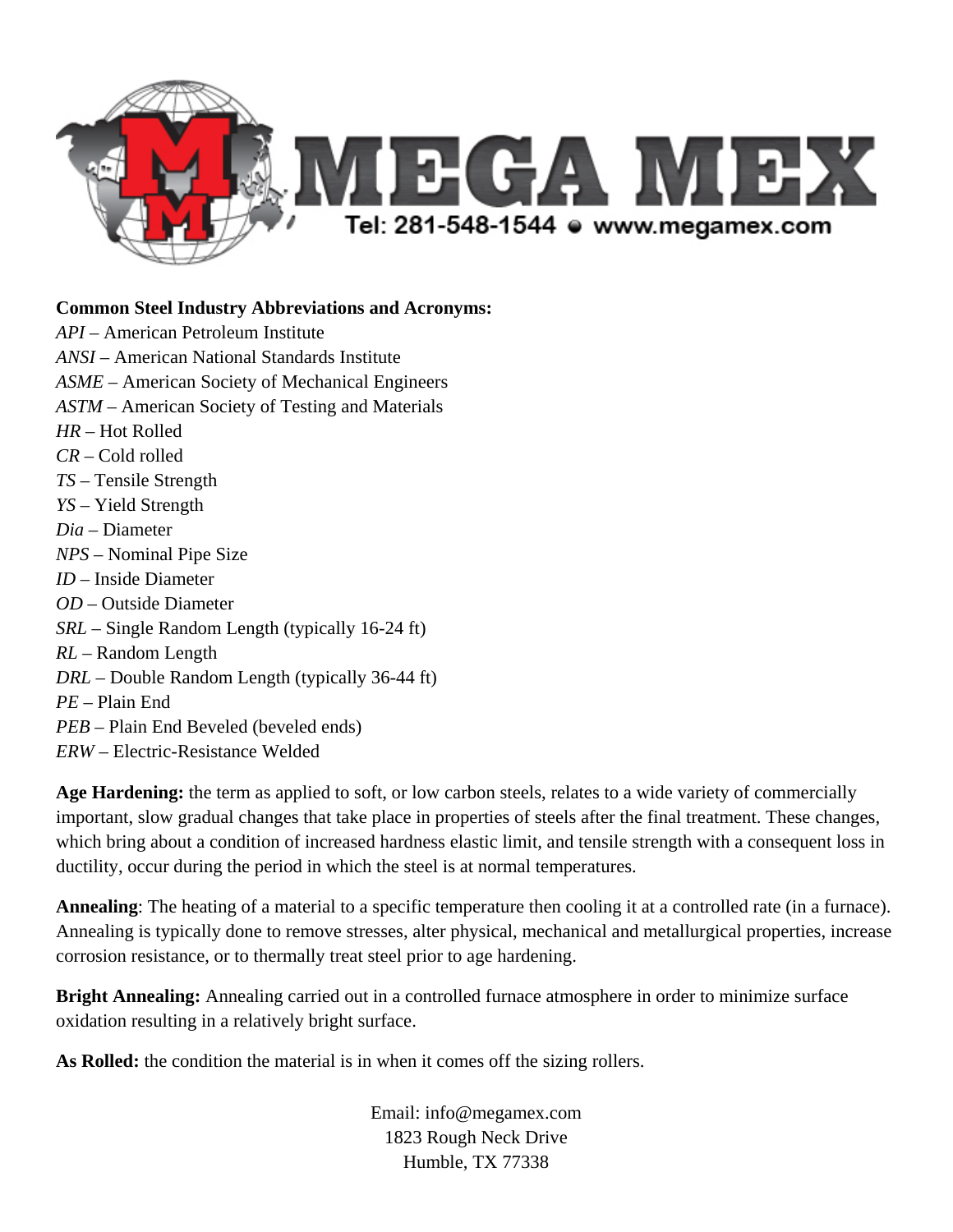**As-welded**: Tubular products not subject to thermal treatment after welding.

**Bright Annealing:** Annealing carried out in a controlled furnace atmosphere so that surface oxidation is reduced to a minimum and the surface remains relatively bright.

**Butt Welding**: Joining two edges or ends by placing one against the other and welding them.

**Charpy Test:** An impact test used to determine how many pounds of pressure will cause the part to break. A notched specimen, fixed at both ends, is struck behind the notch by a striker carried on a pendulum.

**Cold Drawing:** the process of reducing the cross sectional area of wire, bar or tube by drawing the material through a die without any pre-heating.

**Cold Finish**: The term "cold finish" is an umbrella definition for any material that has had some sort of surface treatment.

**Cold Rolling**: Rolling metal at a temperature below its softening point to create work-hardening.

**Creep**: Slow permanent deformation in a metallic specimen produced by a relatively small steady force, below the elastic limit, acting for a long period of time.

**Elongation:** A measurement of the ductility of metal usually expressed as a percentage of the original length. One of the mechanical properties of metal.

**Fusion Welding**: A term which refers to the union of metals by fusion, using acetylene blow-pipe, electric current or the thermite reaction.

**Hardness:** degree to which metal will resist cutting, abrasion, penetration, bending and stretching.

**Mechanical Properties:** Properties of a metal determining its behavior under stress. Typical mechanical properties are Elongation, Hardness, Tensile and Yield Strength.

**Normalized:** Material cooled in "open air", not a controlled cooling process. Typically quicker and cheaper than annealing as it does not tie up a furnace.

**Pickel**: The process of chemically removing oxides and scale from the surface of metal by immersion in a diluted acid bath so as to obtain a chemically clean surface.

**Precipitation Hardening:** the phenomenon which results in an increase in hardness with the passage of time at room or elevated temperature.

**Quenching**: A process of rapid cooling from an elevated temperature by contact with liquids, gases or solids.

**Stress Relieving**: A process of reducing residual stresses in a metal object by heating the object to a suitable temperature and holding for a sufficient time. This treatment may be applied to relieve stresses induced by casting, quenching, normalizing, machining, cold working or welding.

> Email: info@megamex.com 1823 Rough Neck Drive Humble, TX 77338